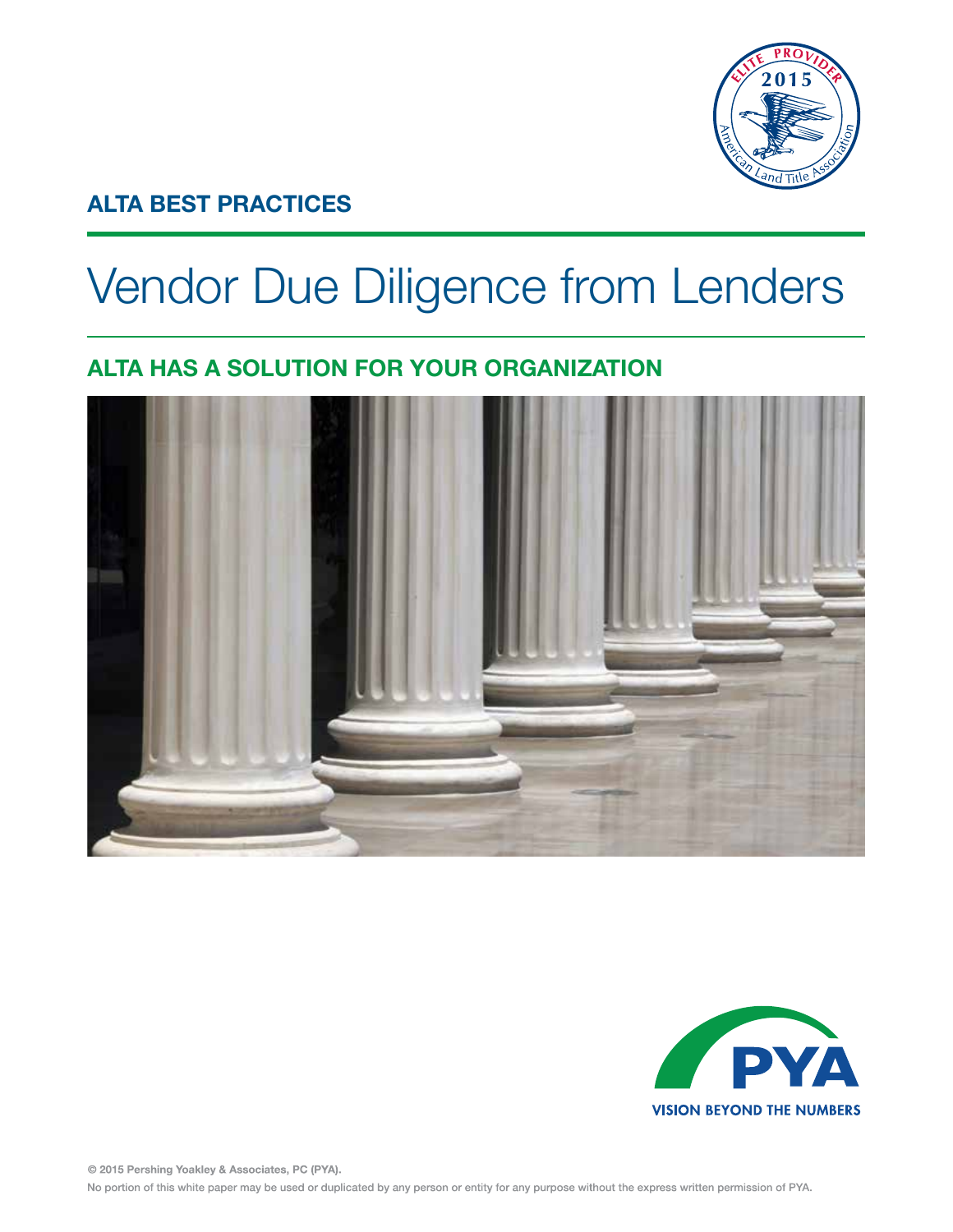*"Wells Fargo supports ALTA's Best Practices, and considers them to be guidelines for sound business practices that should ideally already be in place for businesses providing title and closing services for our customers."*

- Wells Fargo announced in its Settlement Agent Communications

### **Introduction**

For many years, the lending community has been subject to statutory and regulatory obligations to protect their customers' nonpublic, personal information. Recently the Consumer Financial Protection Bureau (CFPB) released Bulletin 2012-03, which restated and further emphasized the importance of those obligations, especially in the context of banks' relationships with thirdparty vendors—such as those providing title insurance and settlement services to a lender's clients. Since the CFPB has developed a reputation for levying huge fines against those who fail to comply with their rules, and has already started auditing mortgage lenders for third-party vendor risk-management compliance, lenders have responded by increasing their efforts to perform due diligence on title companies. The type of due diligence performed has been inconsistent within the industry, with some lenders asking vendors to complete questionnaires,

others requesting vendors to submit their policies and procedures, and still others conducting interviews and on-site visits.

In response, the American Land Title Association (ALTA)—the title industry's national trade association since 1907 stepped in to help its approximately 5,000 members (title insurance companies, title agents, independent abstracters, title searchers, and attorneys) and the title industry as a whole. ALTA's solution was to establish a "best practices" framework to assist title companies with satisfying their responsibility to clients, underwriters, banks, and mortgage lenders. Beyond the establishment of these voluntary best practices, ALTA also has proposed that title companies obtain certification by an independent third party to demonstrate the title company's compliance with ALTA Best Practices.

To assist title companies in their adoption of ALTA Best Practices Framework, PYA has prepared the following summary. This paper will provide information about ALTA's designation of seven important areas of a title professional's business practice, referred to as Best Practice "pillars", and the procedures that must be followed in order for an organization to be in compliance with the Best Practices Framework. Also discussed will be the benefits of obtaining ALTA Best Practices certification, an outline of ALTA's Certification Package, and the steps you can start taking now to work toward implementation and, if you choose, certification.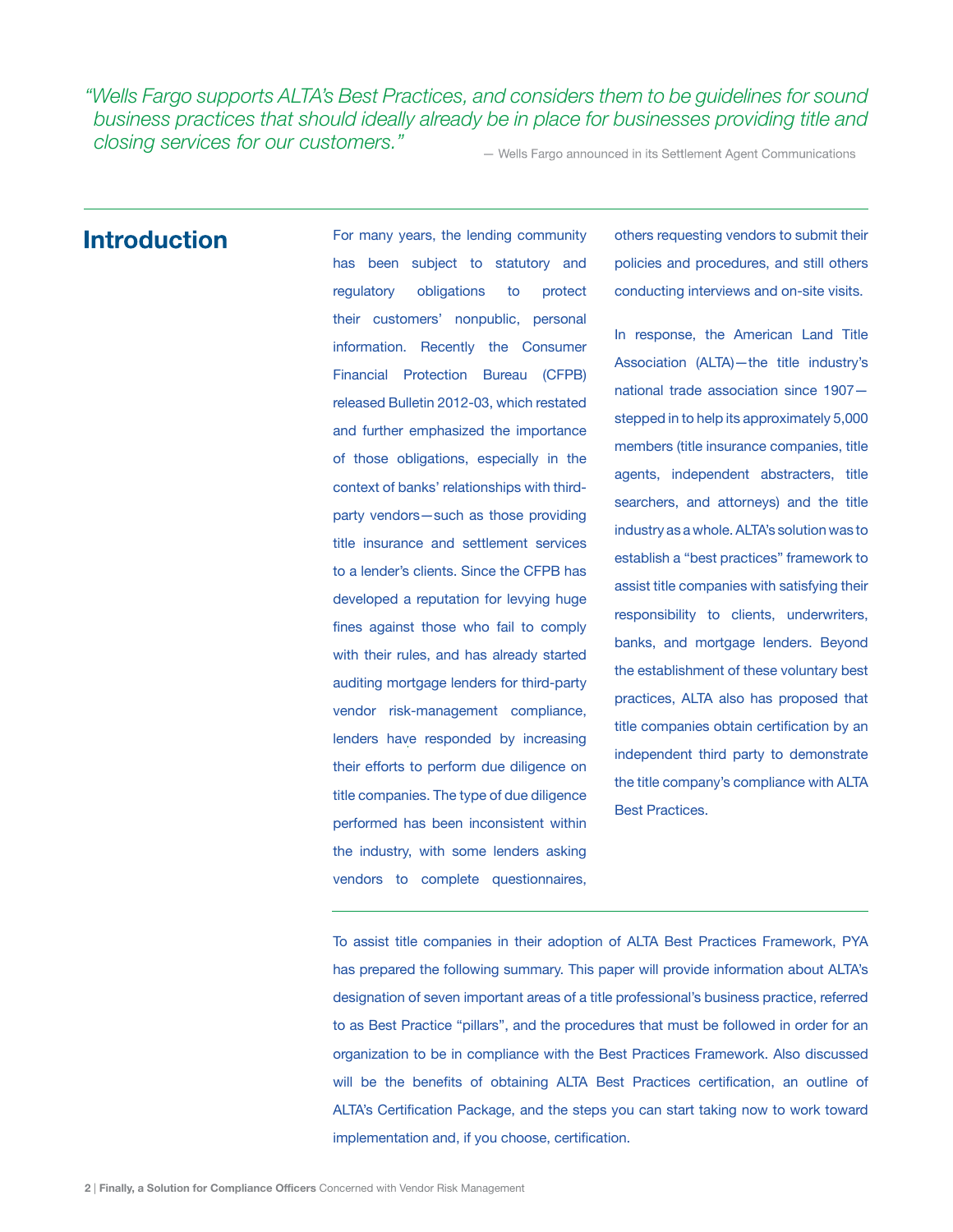# **ALTA Best Practices Framework**

The good news is that, while the development of the ALTA Best Practices Framework (ALTA Best Practices or Best Practices) is new to the industry, from an operational standpoint, many title insurance and settlement companies already have been applying similar

standards to satisfy their responsibility to underwriters. Best Practices initially requires an organization to prepare a written set of policies and procedures that address each of the seven pillars of Best Practices as outlined by ALTA:



#### **1. Licensing**

Establish and maintain current license(s) as required to conduct the business of title insurance and settlement services.

#### **2. Escrow Accounting Procedures**

Adopt and maintain appropriate written procedures and controls for Escrow Trust Accounts allowing for electronic verification of reconciliation.

#### **3. Privacy and Information Security**

Adopt and maintain a written privacy and information security program to protect non-public personal information as required by local, state, and federal law.

#### **4. Settlement Procedures**

Adopt standard real estate settlement procedures and policies that ensure compliance with federal and state consumer financial laws as applicable.

#### **5. Title Policy Production & Delivery**

Adopt and maintain written procedures related to title policy production, delivery, reporting, and premium remittance.

#### **6. Professional Liability Insurance Coverage**

Maintain appropriate professional liability insurance and fidelity coverage.

#### **7. Consumer Complaints**

Adopt and maintain procedures for resolving consumer complaints.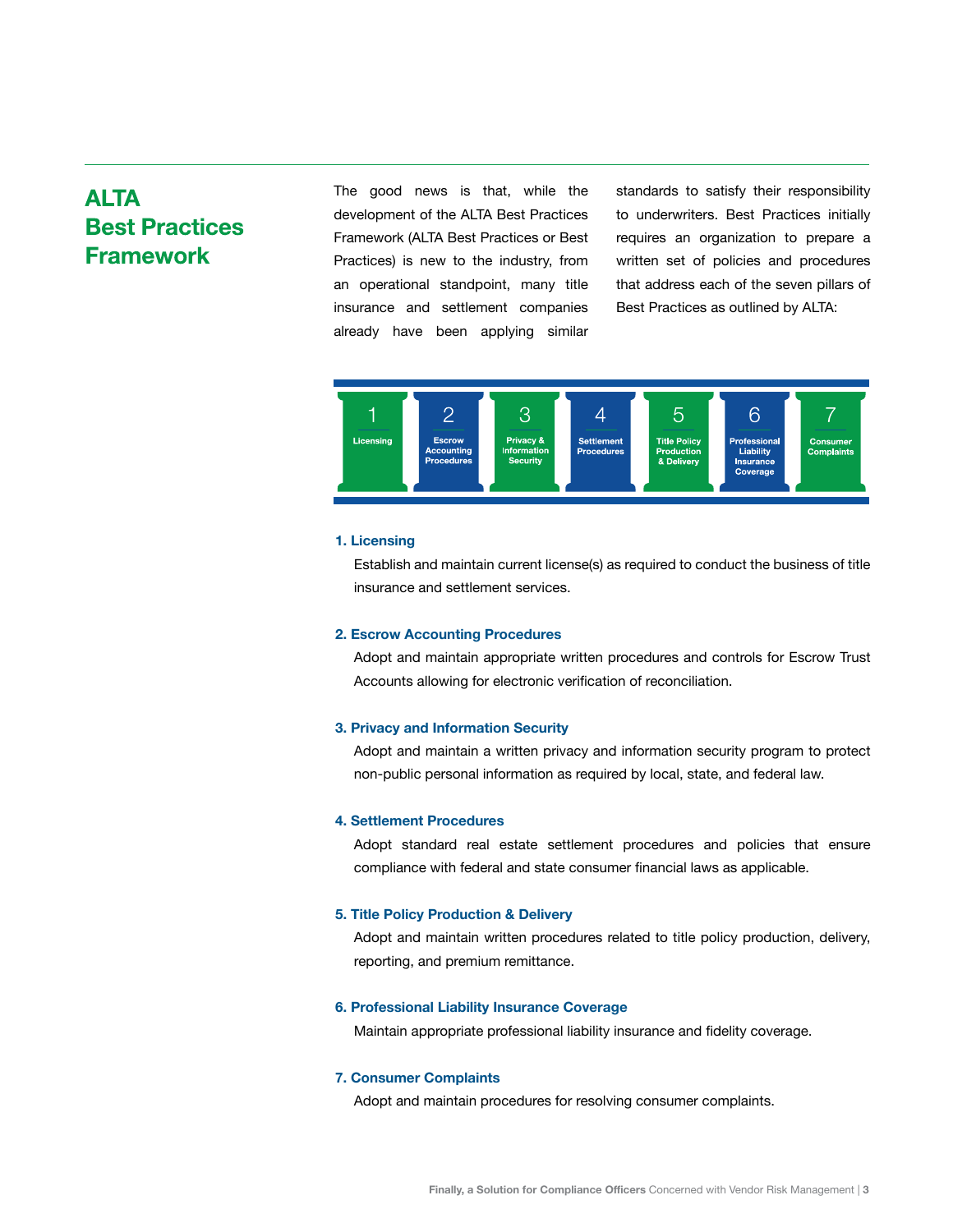## **ALTA Best Practices Framework**

(cont.)

In helping title companies develop their own approach to Best Practices, PYA has observed that most organizations either fail to have sufficient written documentation within their policies and procedures that cover all seven pillars, or they do not maintain records of their compliance with these self-imposed requirements. Once an organization has developed, and is actually implementing, its policies and procedures in compliance with the Best Practices' framework, it can take advantage of the final step in ALTA Best Practices program, i.e, "Certification."



The certification process should be performed by an independent third party – someone whom the lender trusts and who has no conflict of interest that could bias his or her objective opinion of how an organization operates. Because of the relationship that exists between a title agent and its underwriter, most lenders do not accept assurances provided by a title insurance underwriter as being from a truly independent third party. On the other hand, CPA firms routinely provide independent financial and compliance assessments, on many different lines of business, and banks routinely accept their opinions.

The purpose of the certification is to provide lenders with objective evidence that the day-to-day operations of the organization have been reviewed independently and are found to be in compliance with ALTA Best Practices. This independent, third-party certification is intended to be a desirable benefit to the lending industry. Certification, from a trusted, independent third party, would allow the lender to avoid the necessity of conducting its own assessment of that organization, saving that lender's staff considerable time and effort. The following section describes the assessment procedures used to attain certification.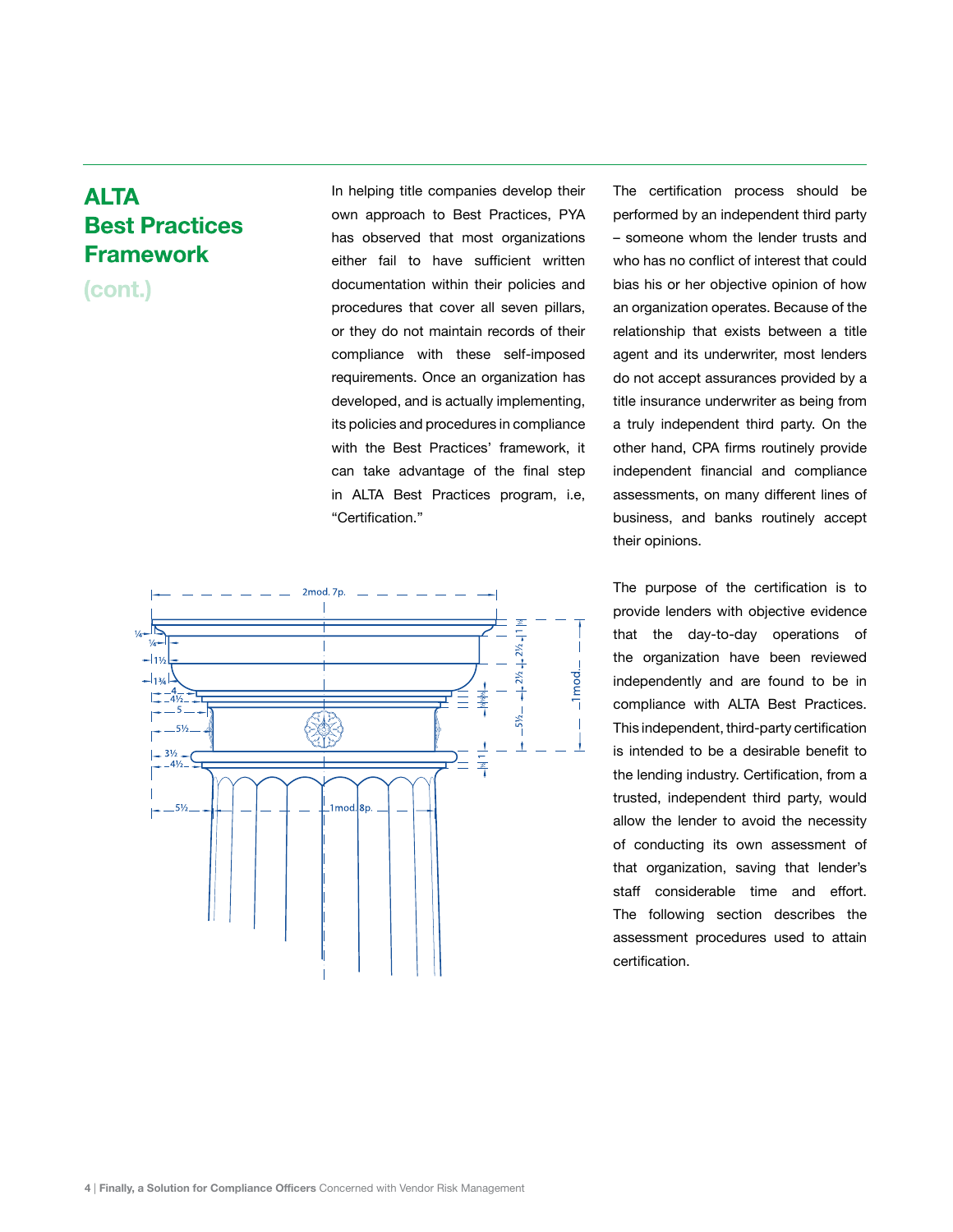## **ALTA Best Practices Assessment Procedures**

Although the CFPB and other government regulators are clear about the obligation of lenders to actively supervise all of their third-party service providers, neither the regulations nor issued guidance letters provide details about any standardized method for verifying an organization's compliance with handling the lender's activities. Therefore, the burden falls on mortgage lenders to ultimately determine what is deemed acceptable under a selfregulatory umbrella. Since the CFPB has made it clear that mortgage lenders have direct liability for all actions of the third parties they employ, it is critical that they seek a reasonable level of assurance that their service providers are compliant with all laws and regulations imposed on lenders. This "assurance of compliance" is what lenders have been seeking when they ask title companies to complete tedious vendor due-diligence processes. Unfortunately, this approach requires each lender to engage their internal staff in evaluating each of the responses provided by title agents who respond the lender requests. This approach also subjects the title agent to the requirement to individually respond to multiple lender requests for "assurance of compliance."

As an alternative, ALTA has developed another approach designed to provide lenders with what they need, but at the same time, lessen the workload on both the lender and the title agent. ALTA's program provides title agents with straightforward guidance on what steps they should be employing in their day-to-day operations. But to meet lender requirements, an integral part of the program involves a uniform set of standard assessment procedures, which are used by an independent third party engaged by the title company, to evaluate actual compliance with Best Practices by settlement servicing providers. The assessment procedures provide very detailed testing requirements for assessing compliance with each of the seven compliance areas, designated as "pillars."

While a portion of the assessment can be conducted remotely, in order to properly complete the assessment procedures, the third party must perform an onsite visit to physically review a sample of the title professional's files, verify physical security measures are in place, and conduct appropriate interviews with staff. This on-site verification of compliance with the title professional's written policies and procedures makes this program far superior to the lender's option of simply requesting a copy of the policies and procedures. At the completion of the testing, the third party may provide a "pass" or "fail" certificate to the title company based on the results of the assessment and determination of compliance. ALTA recommends that assessments be updated every two years.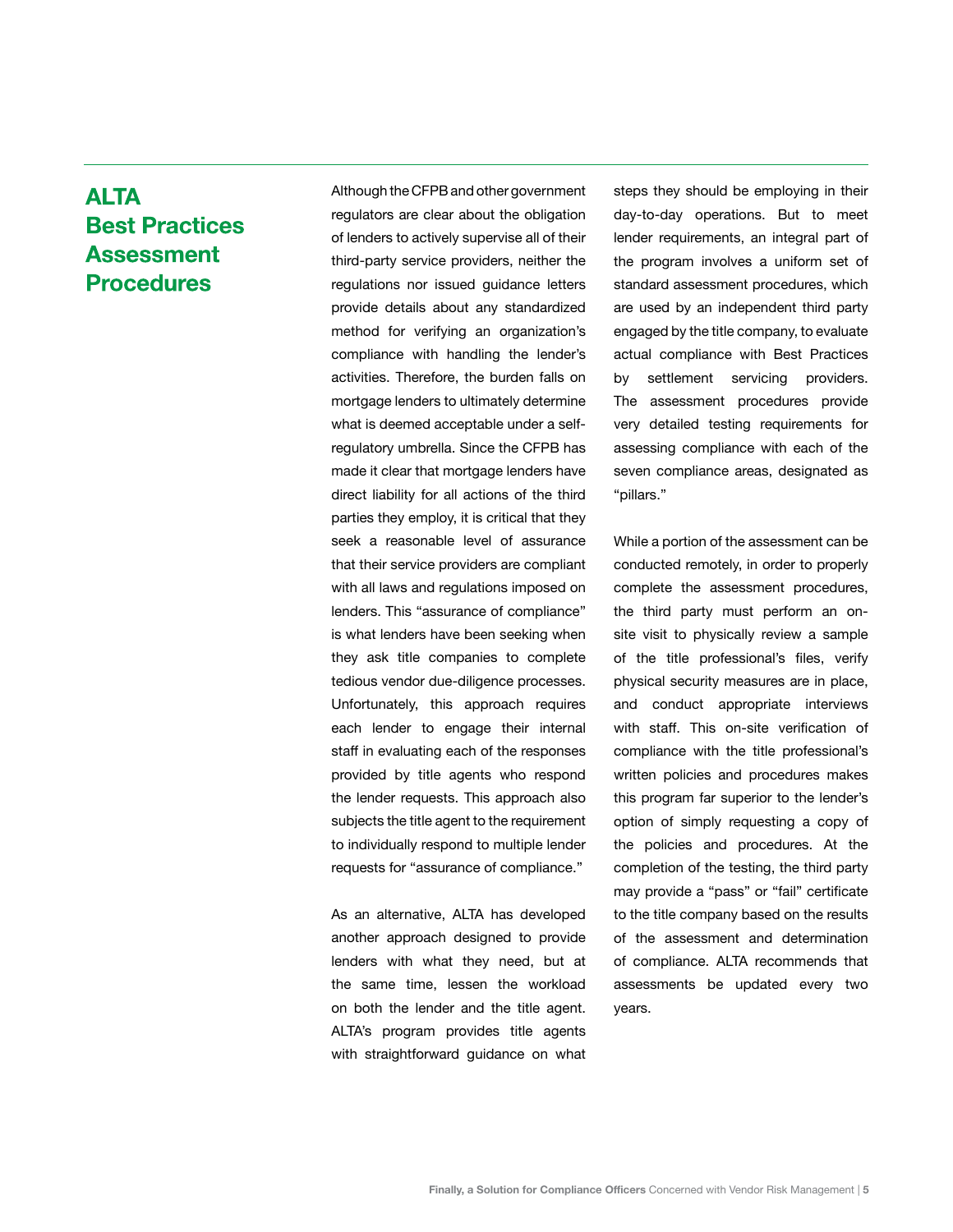# **Benefits to a Title Professional** in Obtaining ALTA **Best Practices Certification**

Lenders are becoming more focused on the risk they assume by conducting business with various title companies. This focus has the potential for increasing lenders' scrutiny of title companies, especially by those lenders who allow the closing professional to prepare loan disclosures. By obtaining a Best Practices Certification, a title company may recognize multiple benefits.

- Certification is performed by an independent third party. This approach provides a higher level of assurance to a lender in contrast to a self-assessment performed by the title company.
- By having this independent analysis of your company's operations, you can be assured that your procedures or processes do not have gaps that might have been overlooked in your internal self-assessment.
- By providing an ALTA Best Practices Certification Package to a lender, a title company may not be required to complete a vendor due-diligence process, thus saving time and expense associated with complying with the requirements of multiple lenders.
- Early adopters of Best Practices are using their certifications to market to lenders that they have demonstrated compliance with industry standards, according to an independent third party. This recognition has resulted, in

some cases, in improved confidence by the lender in the title company's operations, and thus an increase in business for the title company.

- The certification provides a credible form of recognition that title companies can use to more effectively market to consumers who are concerned about the protection of their NPI.
- Possession of a Best Practices Certification, performed by a credible third party, distinguishes your company from your competitors who have not yet secured such validation. This may provide your company with an edge when title underwriters have to make difficult decisions about which underwriting relationships they wish to retain.
- An experienced independent third party can help you by identifying risks in other operational areas that are beyond the scope of the Best Practices Assessment.

By dealing with an independent third party that has active involvement in assessing many different title operations, you have access to their knowledge of processes and software solutions that you may not have discovered on your own.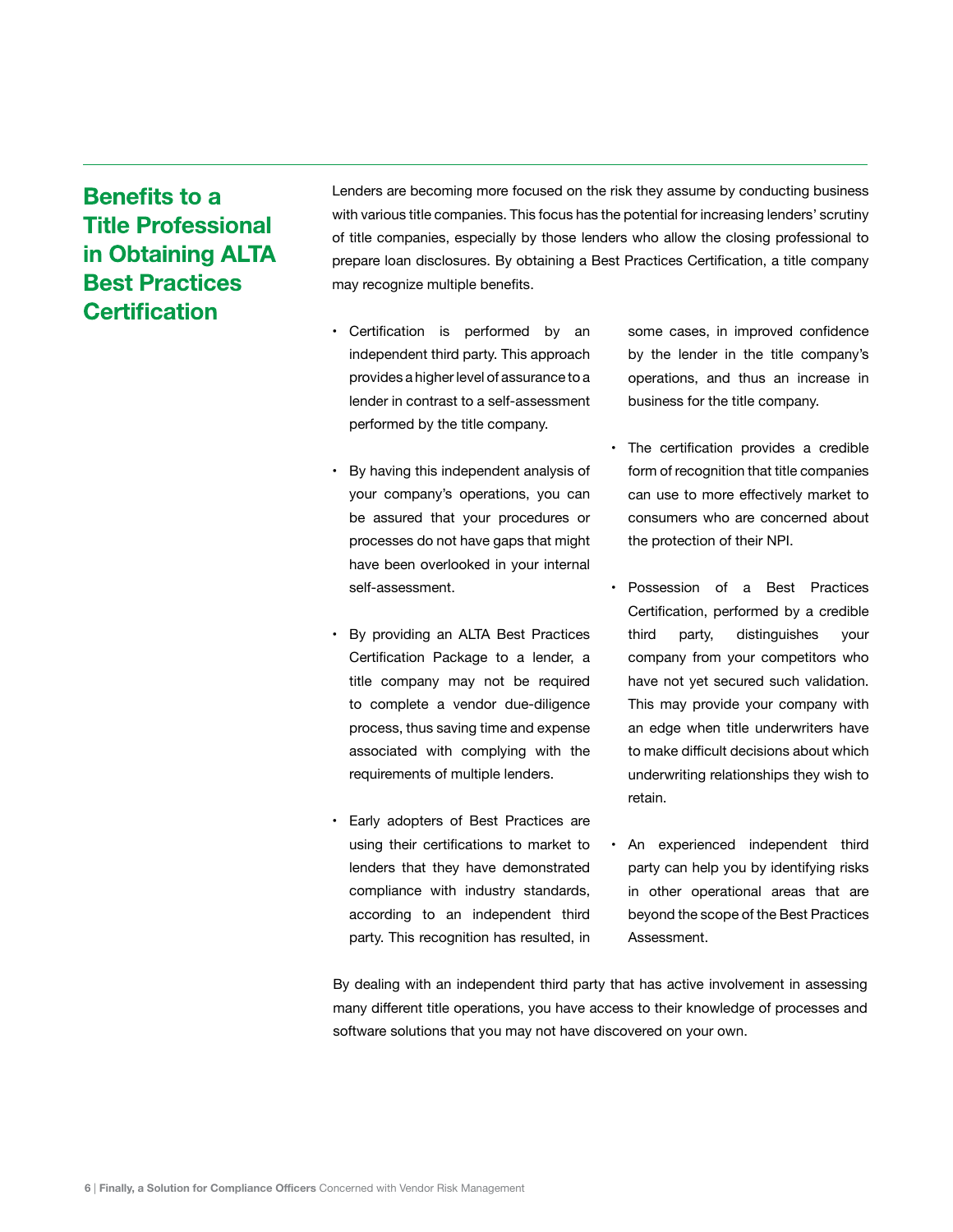# **ALTA Best Practices Certification Package**

Title professionals can use ALTA's Certification Package to demonstrate to lenders they have obtained independent verification of compliance with Best Practices. The threepart package includes the following elements:



*"There are a number of title and settlement services companies out there claiming to be 'certified' in ALTA's Best Practices, but a number of those certifications are either self-proclaimed or provided by third parties that lack the credentials of an established accounting firm. We chose PYA because*  they are one of the first qualified firms to offer a rigorous certification process and because of *their experience working with settlement services companies, ALTA's Best Practices and CFPB regulations. Our mortgage lending clients have already provided an extremely favorable response to our work with PYA and the overall certification process."*

— Angela Murin, President, Commonwealth USA Settlements, LLC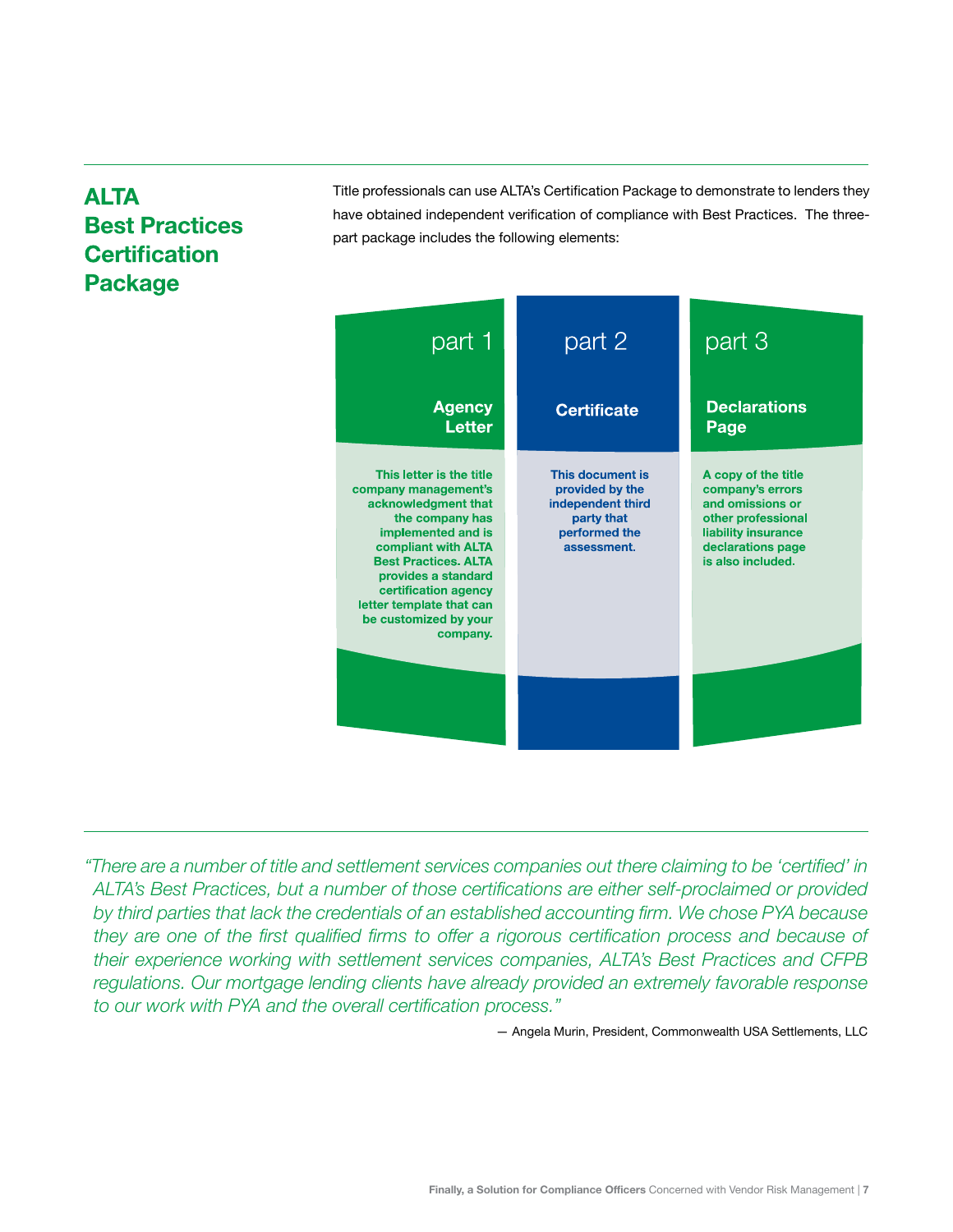### **Next Steps** for Your **Organization**

Implementing ALTA Best Practices requires an organizational commitment. Providing management resources and empowering those individuals to prepare and implement Best Practices policies and procedures must be a commitment from the executive leadership of your organization. The following provides a map outlining how an organization can follow a path to certification:

If you are confident you currently have a set of written policies and procedures that address all seven Best Practices pillars ¬and are capable of demonstrating that your day-to-day operations are in compliance with your written policies and procedures, skip to Step 5 below. Otherwise, you should first perform Steps 2-4. 1.

Check your written policies and procedures to ensure they are up-to-date with your current operations and, at minimum, cover Best Practices. PYA provides an evaluation of your written policies and procedures free of charge for ALTA members. 2.

Review the assessment procedures and perform a cursory review of your operations to verify that you maintain the documentation necessary to support adherence to Best Practices. 3.

Engage a qualified third party that is experienced in the industry to perform a pre-assessment to determine if your company is ready to undergo the full assessment. This pre-assessment includes a review of the organization's policies and procedures to determine if all Best Practice pillars are appropriately addressed. This step is not necessary, but it is helpful if you are not certain you are ready to pass an assessment. 4.

Engage a qualified, industry-experienced third party to perform the assessment procedures in accordance with Best Practices in order to obtain a certificate of compliance. The ALTA assessment procedures require the third-party reviewer to conduct testing on-site. Factors that will determine the time frame and costs for conducting the assessment include the average number of transactions performed monthly by your firm, the number of locations you have in your organization, and whether you have a centralized or decentralized approach to operating your business 5.